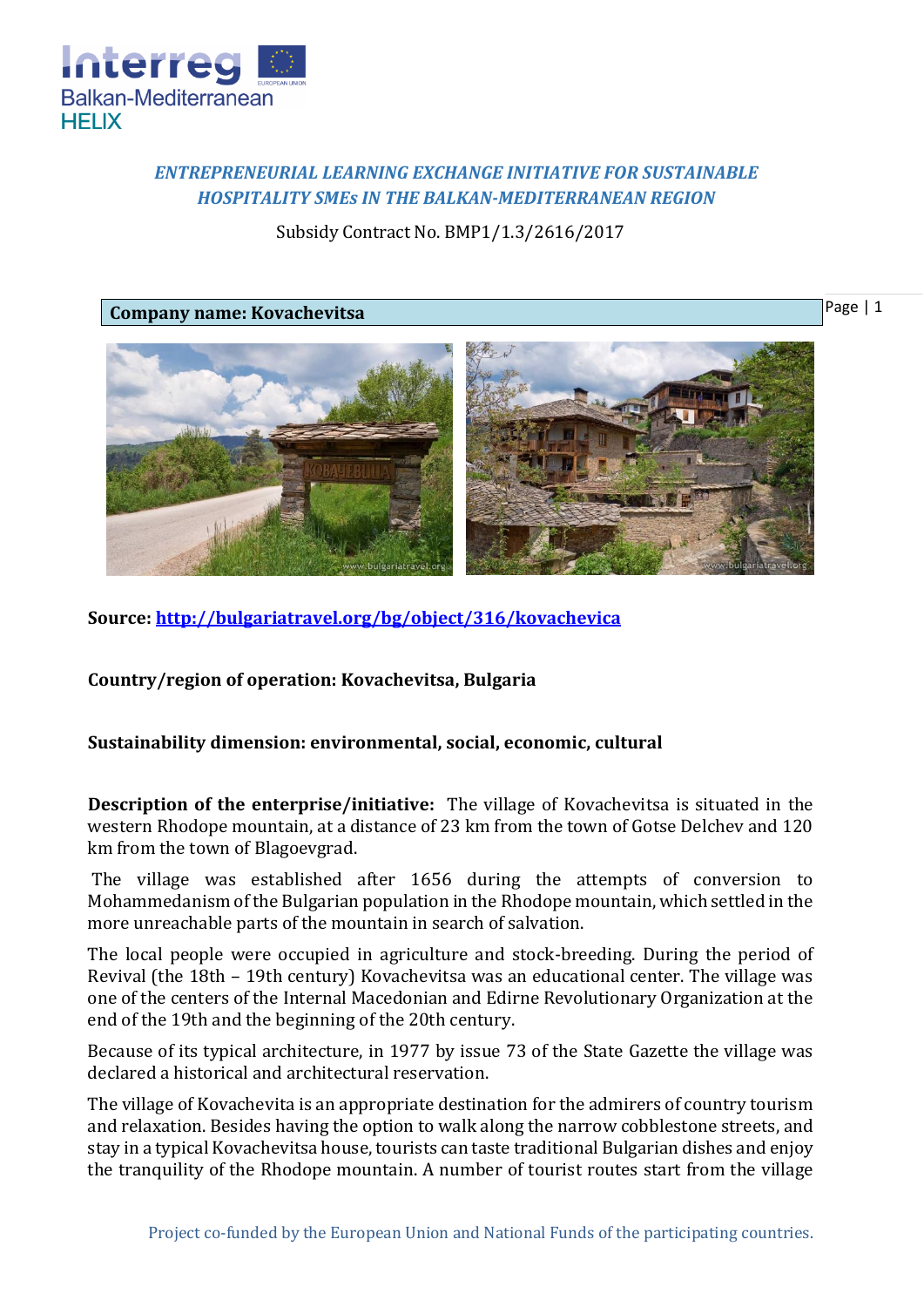

and lead to the Siniya Vir waterfall and the locality of Kozi Kamak. Another very popular destination for country tourism – the village of Leshten lies at a distance of 8 km from Kovachevitsa. The villages of Dolen and Ribnovo are also situated in the area.

The opportunity for the village to revive was its "discovery" by the Bulgarian film-makers. Page | 2 Kovatchevitsa was strongly affected by migration processes in the 50s of the 20th c. The mass migration towards Velingrad, Batak, Pazardjik and other regions of the country led to the devastation of many wonderful houses in the village that started slowly crumble away. There is no other village in the country where so many movies have been made - over 20.

**Social/ community impact sought:** to preserve the cultural/historical heritage and to improve the environment in the land of the Kovatchevitsa village as a historical and architectural reserve; to develop the regional infrastructure, to preserve the environment and the natural phenomena, to provide employment to the local residents through cultural tourism development.

**Stakeholders:** visitors, residents

**Approach applied:** cultural heritage and environment protection

**Innovation applied:** on the 17th of November 2002 Society "Historical and Architectural Reserve Village Kovachevitza" was established. The society implemented an EU funded project and restored the unique school building in order to conduct activities connected to the training of the local hoteliers and restaurant personnel, guides, mountain guides; marking of the tourist trails, preservation and popularisation of the authentic folklore of the region.

**Social impact and business results achieved:** Achieved development of rural and cultural tourism in the architectural reserve Kovatchevitsa and the region, increased employment rate

**Financial situation / sustainability of the business model:** The sustainability of the business model is ensured by the cultural and historical heritage preservation, the society active involvement, the awareness rising and trainings events conducted in relation to the cultural significance of the place and the opportunities for development, the environment protection measures, the utilization of the natural resources, the added, through the cinema industry, value to the region and the increased popularity of Kovachevitsa as tourist destination.

**Key success factors:** Society active participation, national legislation, environment protection measures